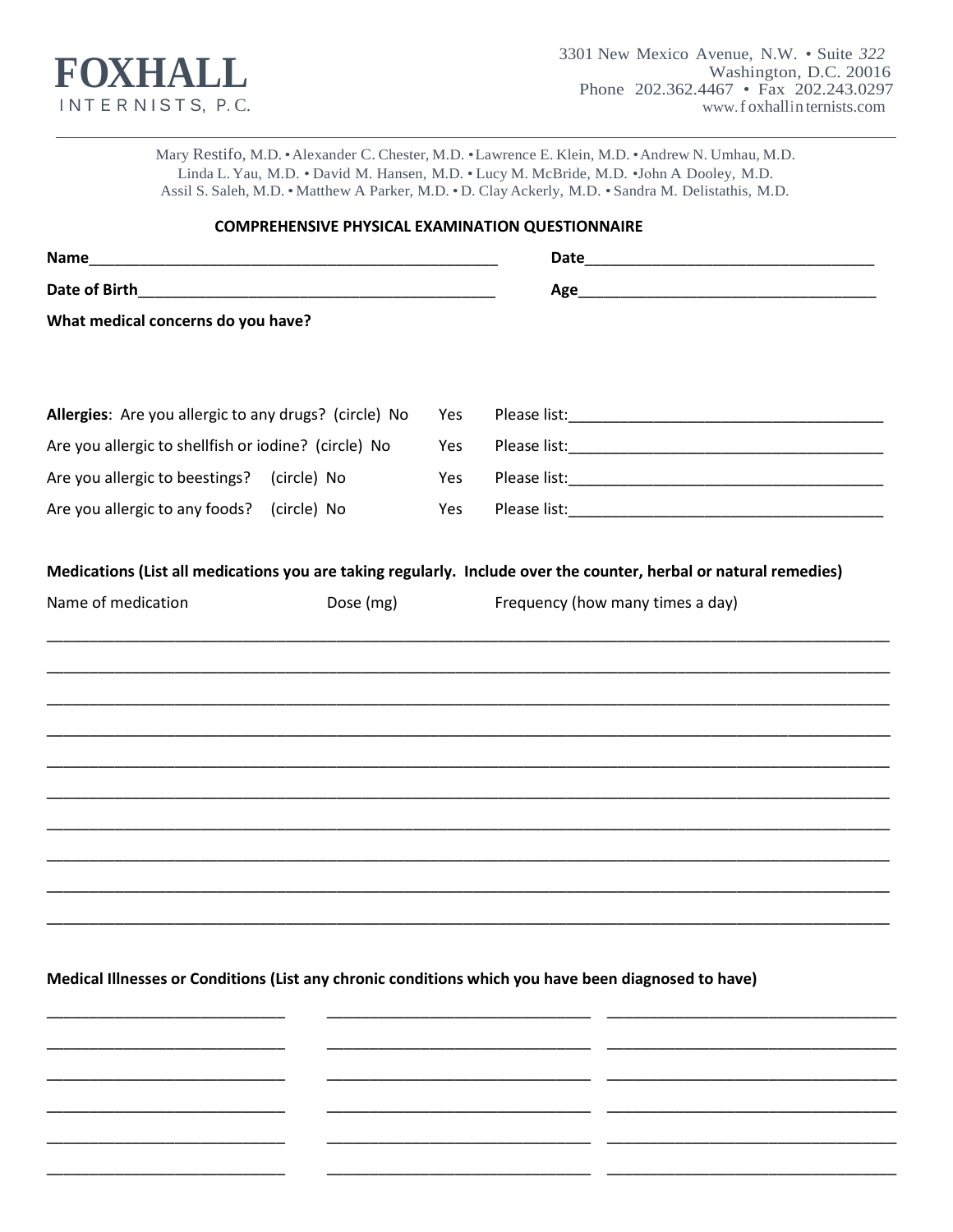## **Operations: Hospitalizations:**

Please list any surgery and approximate year **Discussed Constanting Please list any surgery and approximate year** 

| Year | <b>Surgery</b> | Year | Reason | Hospital |
|------|----------------|------|--------|----------|
|      |                |      |        |          |
|      |                |      |        |          |
|      |                |      |        |          |
|      |                |      |        |          |
|      |                |      |        |          |
|      |                |      |        |          |

| <b>Family Medical</b>      | Age | <b>Health</b>                | Age at       | If deceased, |
|----------------------------|-----|------------------------------|--------------|--------------|
| <b>Comments</b>            |     |                              |              |              |
| <b>History</b>             |     | (list significant illnesses) | <b>Death</b> | cause        |
| Father                     |     |                              |              |              |
| Mother                     |     |                              |              |              |
| <b>Brothers or Sisters</b> |     |                              |              |              |
|                            |     |                              |              |              |
|                            |     |                              |              |              |
|                            |     |                              |              |              |
| Spouse                     |     |                              |              |              |
| Children                   |     |                              |              |              |

Has any blood relative ever had? (Check if Yes and indicate relationship on the line behind the condition)

| Alzheimer's          | Heart Attack            | Alcoholism             |
|----------------------|-------------------------|------------------------|
| <b>Tuberculosis</b>  | <b>Bleeding Disease</b> | <b>Mental Disorder</b> |
| <b>Diabetes</b>      | Stroke                  | Allergies              |
| High Blood Pressure  | <b>Seizures</b>         | Asthma                 |
| <b>Heart Disease</b> | Depression              | Cancer                 |

| Do you have Advanced Directives? No Yes                                              | Have you appointed a health care power of attorney? No Yes |            |           |  |
|--------------------------------------------------------------------------------------|------------------------------------------------------------|------------|-----------|--|
| Name of Health Care Power of Attorney                                                |                                                            |            | phone #   |  |
| Immunizations (check if Yes and indicate year of last injection)                     |                                                            |            |           |  |
| COVID vaccines <b>COVID</b>                                                          | Pneumonia                                                  |            | Shingrix  |  |
| <b>Tetanus Example 2014</b>                                                          | Hepatitis A or B                                           |            | Influenza |  |
| Transfusions: Have you ever had a blood or plasma transfusion? (circle) No           |                                                            | <b>Yes</b> |           |  |
| <b>Preferred Pharmacy</b>                                                            | phone #                                                    |            |           |  |
| Females Only: Are you pregnant, planning a pregnancy or nursing a child? (circle) No |                                                            |            | Yes       |  |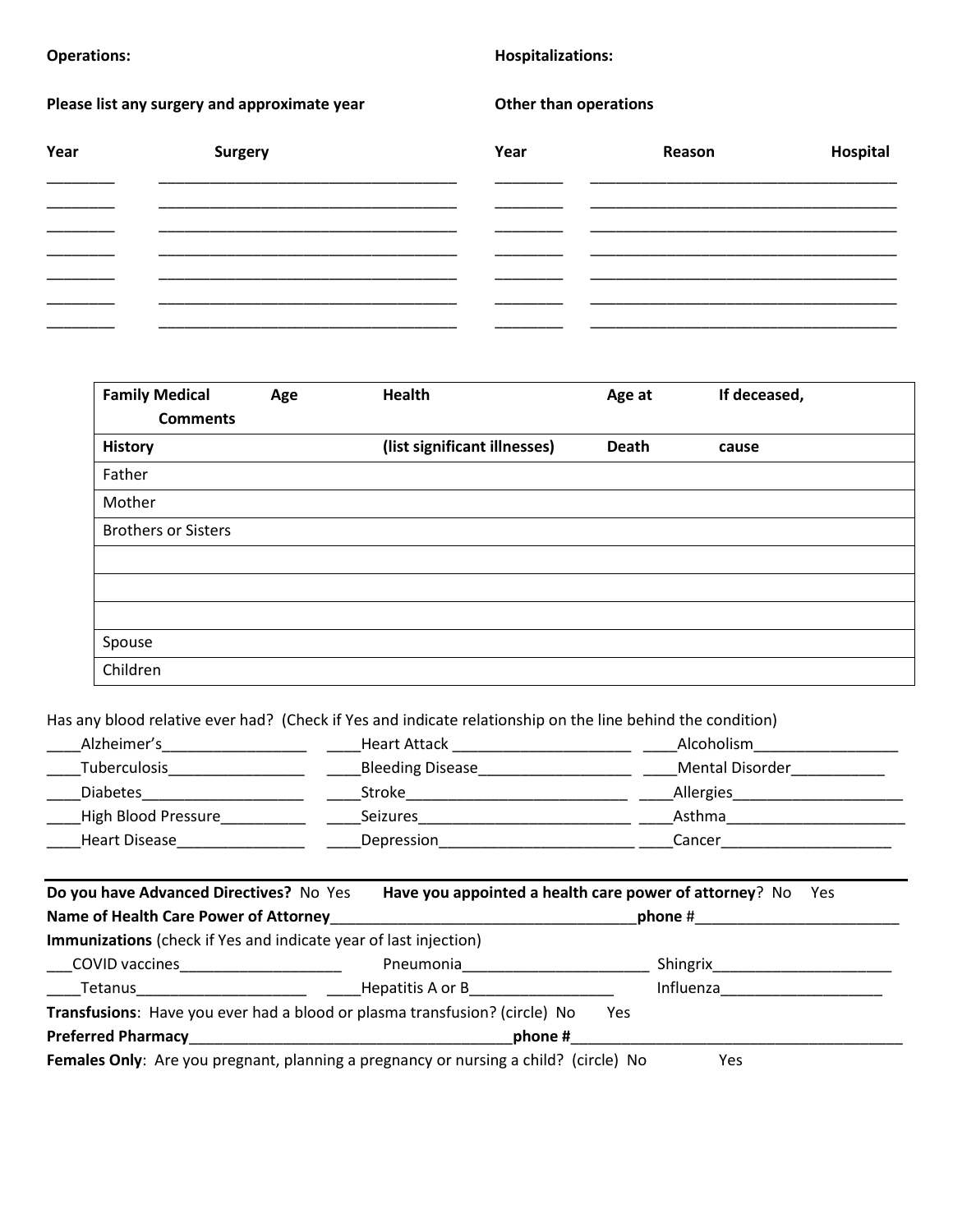## **Systems Review: Please indicate those items that have been a recurrent or significant change.**

| Yes       | No | <b>Constitutional Symptoms</b>           | Yes | No                  | Genitourinary                                            |
|-----------|----|------------------------------------------|-----|---------------------|----------------------------------------------------------|
|           |    | Recent significant weight change         |     |                     | Frequent urination                                       |
|           |    | Unusual fatigue or weakness              |     |                     | Burning or pain on urination                             |
|           |    | Frequent headaches                       |     |                     | Blood in urine                                           |
|           |    | <b>Eyes</b>                              |     |                     | Change in force or strain when urinating                 |
|           |    | Change in vision                         |     |                     | Incontinence or dribbling or urine                       |
|           |    | Blurred or double vision                 |     |                     | Sexual difficulties                                      |
|           |    | Eye disease or injury                    |     |                     | Men: Testicular Pain                                     |
|           |    | Wear glasses or contact lenses?          |     |                     | Women: Painful periods                                   |
|           |    | Ears/Nose/Mouth/Throat/Neck              |     |                     | Irregular periods                                        |
|           |    | Do you wear hearing aides?               |     |                     | Recurrent vaginal discharge                              |
|           |    | Hearing loss or ringing in the ears?     |     |                     | Number of pregnancies (including miscarriages): ________ |
|           |    | Earaches or drainage?                    |     | # Deliveries        | # Miscarriages                                           |
|           |    | Chronic sinus problems or runny nose     |     |                     |                                                          |
|           |    | Nosebleeds                               |     |                     |                                                          |
|           |    | Mouth sores                              |     |                     |                                                          |
|           |    | <b>Bleeding gums</b>                     |     |                     |                                                          |
|           |    | Sore throat/hoarseness or voice change   |     |                     |                                                          |
|           |    | Lumps or swollen glands in neck          | Yes | No                  | Musculoskeletal                                          |
|           |    | Difficulty swallowing                    |     |                     | Joint pain (s)                                           |
|           |    | Neck pain or stiffness                   |     |                     | Joint stiffness/swelling or warmth                       |
|           |    | Cardiovascular                           |     |                     | Weakness of muscles or joints                            |
|           |    | Chest pain or angina                     |     |                     | Muscle pain or recurrent cramps                          |
|           |    | Palpitations                             |     |                     | Back pain                                                |
|           |    | Shortness of breath                      |     |                     | Cold hands or feet                                       |
|           |    | Swelling in the feet, ankles or hands    |     |                     | Difficulty in walking                                    |
|           |    | Waking at night with shortness or breath |     |                     | <b>Integumentary (Skin/Breast)</b>                       |
|           |    | Respiratory                              |     |                     | Rashes or itching                                        |
|           |    | Chronic or frequent cough                |     |                     | Change in skin color or moles                            |
|           |    | Coughing or spitting up blood            |     |                     | Change in hair or nails                                  |
|           |    | Shortness of breath                      |     |                     | Varicose veins                                           |
|           |    | Asthma or recurrent wheezing             |     |                     | Breast pain                                              |
|           |    | Gastrointestinal                         |     |                     | Breast lump                                              |
|           |    | Loss of appetite                         |     |                     | Breast discharge or rash                                 |
|           |    | Change in bowel movements                |     | <b>Neurological</b> |                                                          |
|           |    | Nausea or vomiting                       |     |                     | Frequent, recurring, or increasing                       |
| headaches |    |                                          |     |                     |                                                          |
|           |    | Painful bowel movements/constipation     |     |                     | Lightheadedness or dizziness                             |
|           |    | Frequent diarrhea                        |     |                     | Convulsions/seizures/spasms                              |
|           |    | Rectal bleeding/blood in stool           |     |                     | Numbness or tingling sensations                          |
|           |    | Stomach/abdominal pains or heartburn     |     |                     | <b>OVER PLEASE</b><br>Tremors                            |